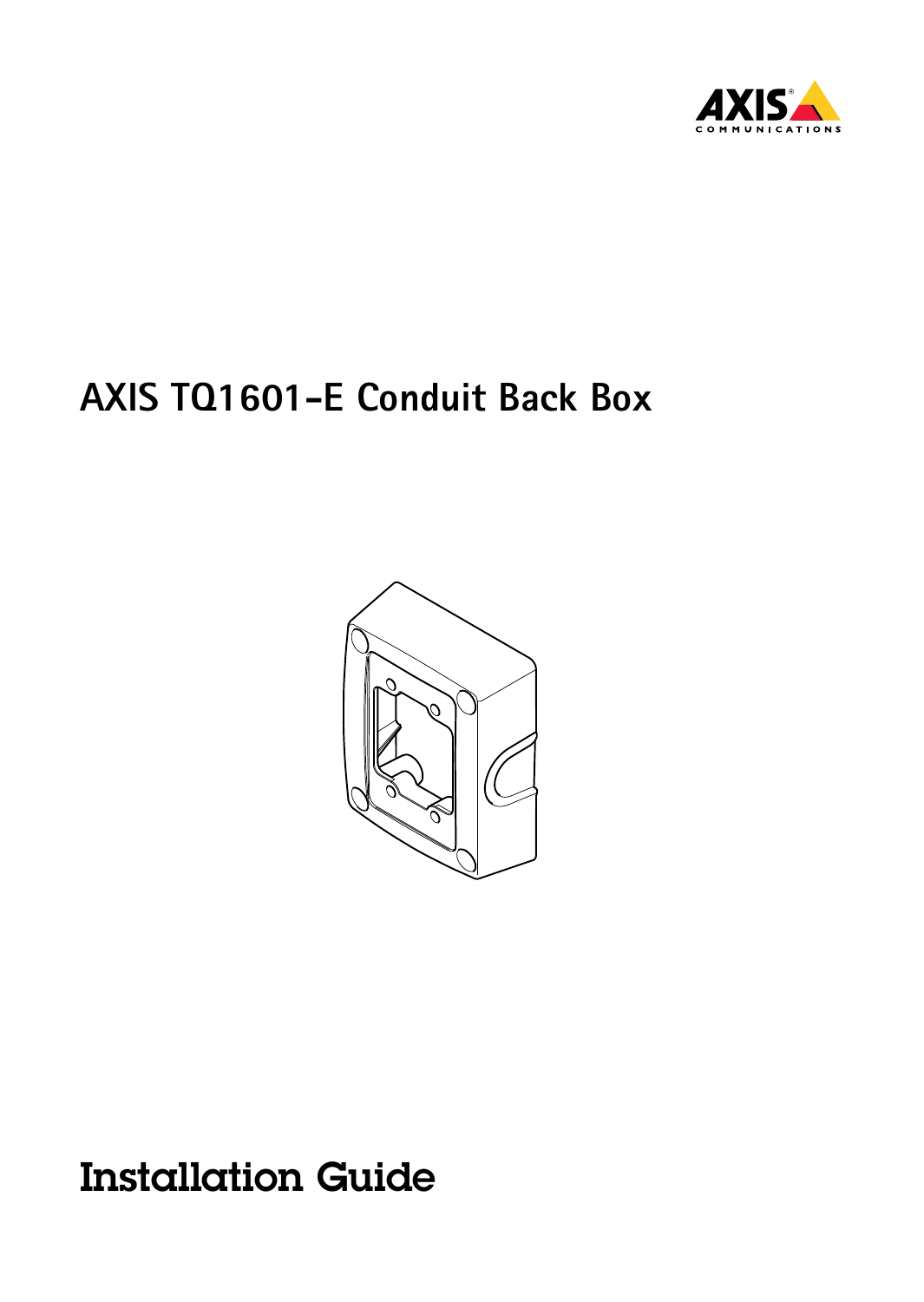#### **Read this first**

Read through this Installation Guide carefully before installing the product. Keep the Installation Guide for future reference.

#### **Legal considerations**

Video and audio surveillance can be regulated by laws that vary from country to country. Check the laws in your local region before using this product for surveillance purposes.

#### **Liability**

Every care has been taken in the preparation of this document. Please inform your local Axis office of any inaccuracies or omissions. Axis Communications AB cannot be held responsible for any technical or typographical errors and reserves the right to make changes to the product and manuals without prior notice. Axis Communications AB makes no warranty of any kind with regard to the material contained within this document, including, but not limited to, the implied warranties of merchantability and fitness for <sup>a</sup> particular purpose. Axis Communications AB shall not be liable nor responsible for incidental or consequential damages in connection with the furnishing, performance or use of this material. This product is only to be used for its intended purpose.

#### **Intellectual property rights**

Axis AB has intellectual property rights relating to technology embodied in the product described in this document. In particular, and without limitation, these intellectual property rights may include one or more of the patents listed at *[axis.com/patent](https://www.axis.com/patent)* and one or more additional patents or pending patent applications in the US and other countries.

#### **Equipment modifications**

This equipment must be installed and used in strict accordance with the instructions given in the user documentation. This equipment contains no user-serviceable components. Unauthorized equipment changes or modifications will invalidate all applicable regulatory certifications and approvals.

#### **Trademark acknowledgements**

AXIS COMMUNICATIONS, AXIS, ARTPEC and VAPIX are registered trademarks of Axis AB in various jurisdictions. All other trademarks are the property of their respective owners.

#### **Regulatory information**

**Europe**

This product complies with the applicable CE marking directives and harmonized standards:

• Restriction of Hazardous Substances (RoHS) Directive 2011/65/EU and 2015/863, including any amendments, updates or replacements. See *Disposal and recycling on page 2* .

A copy of the original declaration of conformity may be obtained from Axis Communications AB. See *Contact information on page 2* .

#### **Disposal and recycling**

When this product has reached the end of its useful life, dispose of it according to local laws and regulations. For information about your nearest designated collection point, contact your local authority responsible for waste disposal. In accordance with local legislation, penalties may be applicable for incorrect disposal of this waste.

**Europe**



This symbol means that the product shall not be disposed of together with household or commercial waste. Directive 2012/19/EU on waste electrical and electronic equipment (WEEE) is applicable in the European Union member states. To prevent potential harm to human health and the environment, the product must be disposed of in an approved and environmentally safe recycling process. For information about your nearest designated collection point, contact your local authority responsible for waste disposal. Businesses should contact the product supplier for information about how to dispose of this product correctly.

This product complies with the requirements of Directive 2011/65/EU and 2015/863 on the restriction of the use of certain hazardous substances in electrical and electronic equipment (RoHS).

#### **Contact information**

Axis Communications AB Gränden 1 223 69 Lund Sweden

Tel: +46 46 272 18 00 Fax: +46 46 13 61 30

*[axis.com](https://www.axis.com)*

#### **Warranty information**

For information about Axis' product warranty and thereto related information, go to *[axis.com/warranty](https://www.axis.com/warranty)*.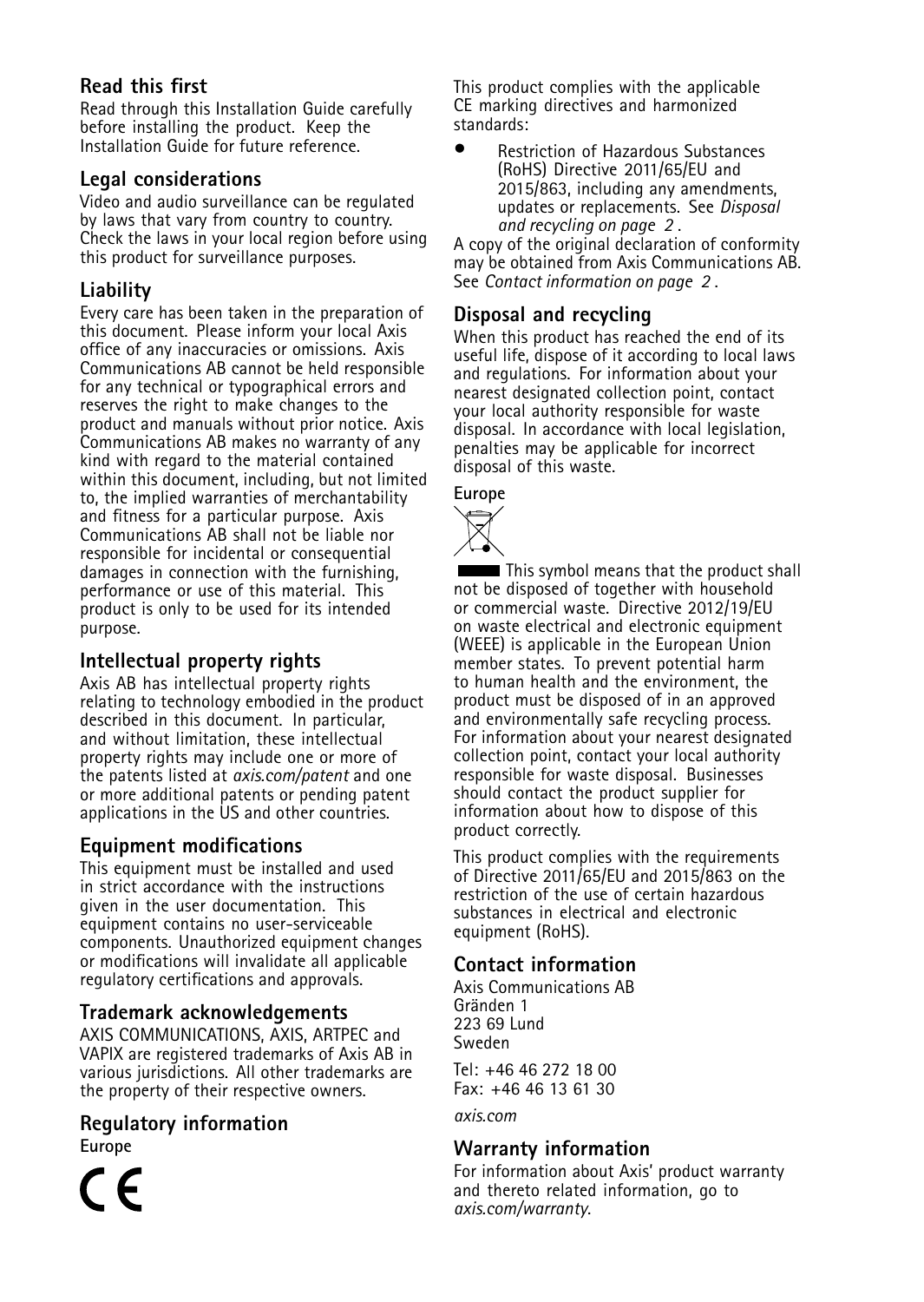#### **Support**

Should you require any technical assistance, please contact your Axis reseller. If your questions cannot be answered immediately, your reseller will forward your queries through the appropriate channels to ensure <sup>a</sup> rapid response. If you are connected to the Internet, you can:

- • find answers to resolved problems in the FAQ database, search by product, category, or phrase
- •report problems to Axis support staff by logging in to your private support area
- •chat with Axis support staff
- •visit Axis Support at *[axis.com/support](https://www.axis.com/support)*

#### **Learn more!**

Visit Axis learning center *[axis.com/academy](https://www.axis.com/academy)* for useful trainings, webinars, tutorials and guides.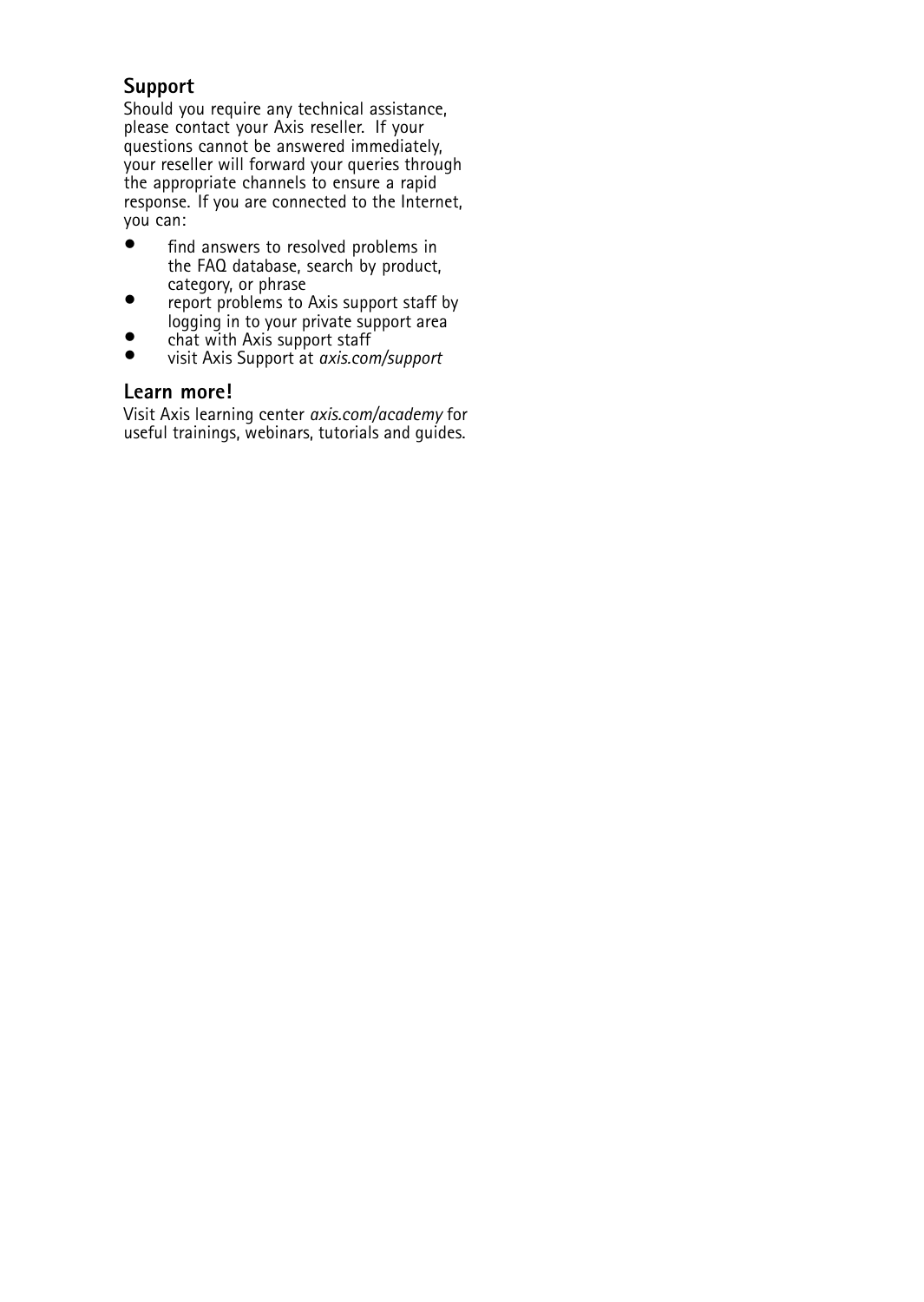

 $1.1$ 

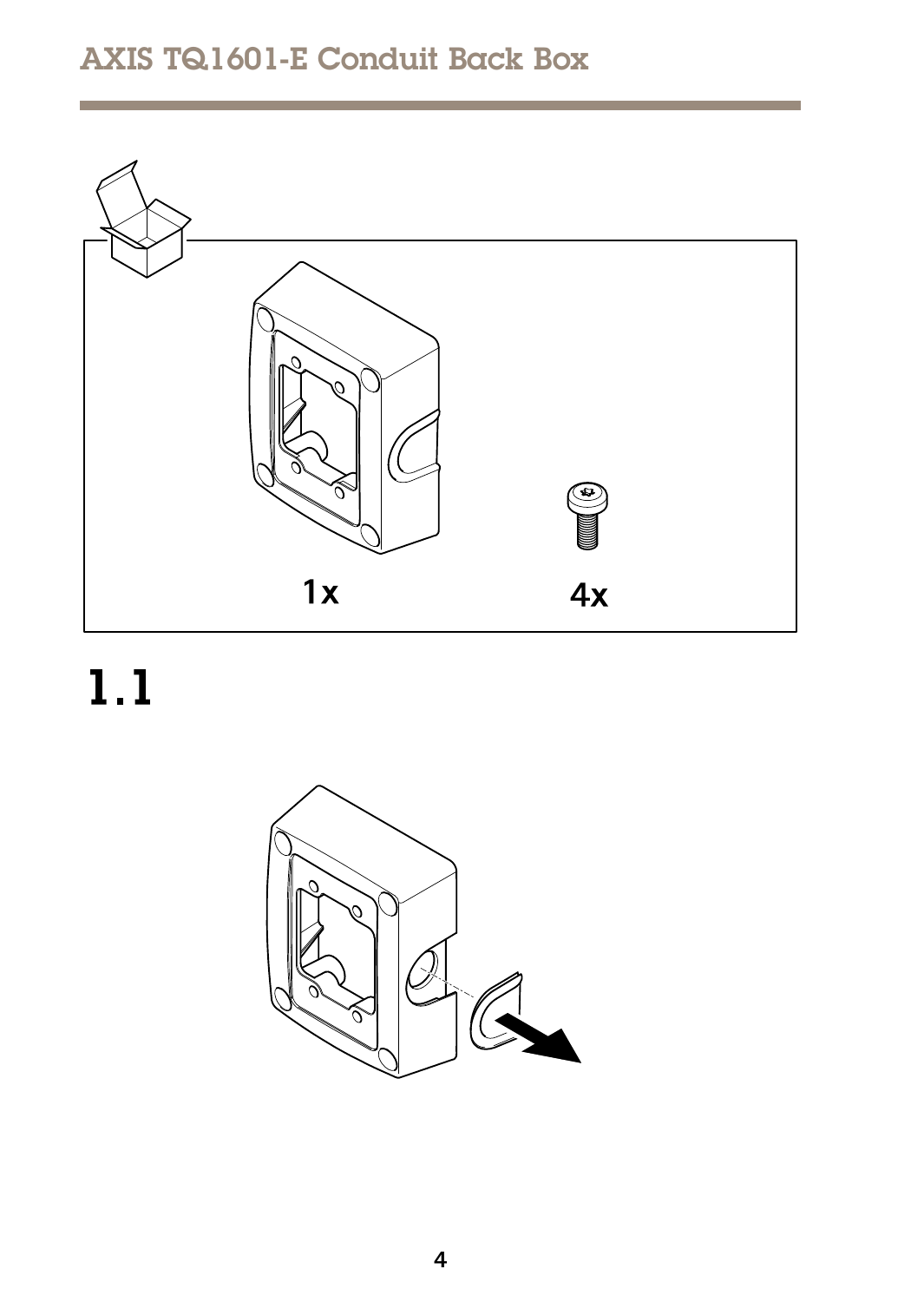



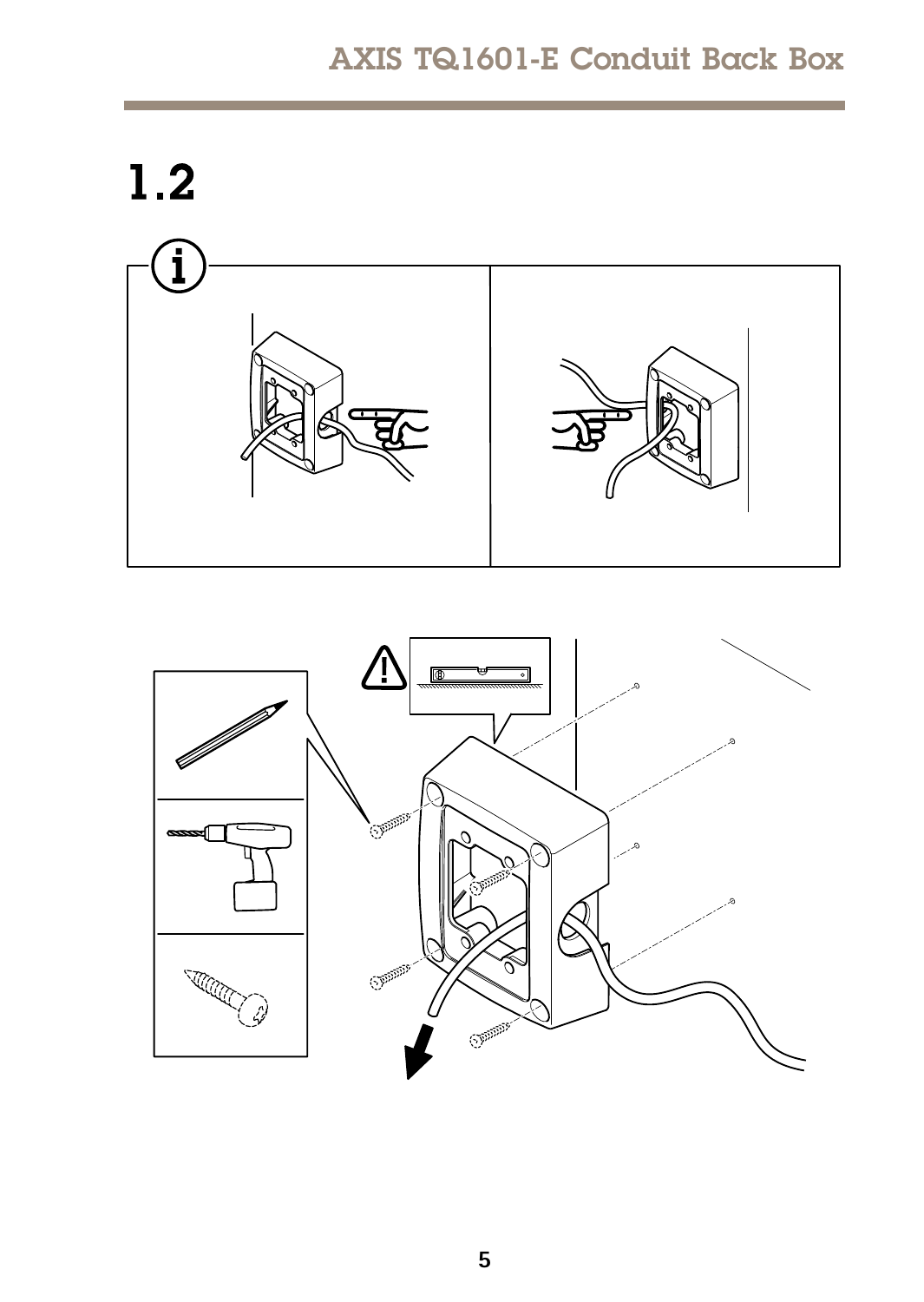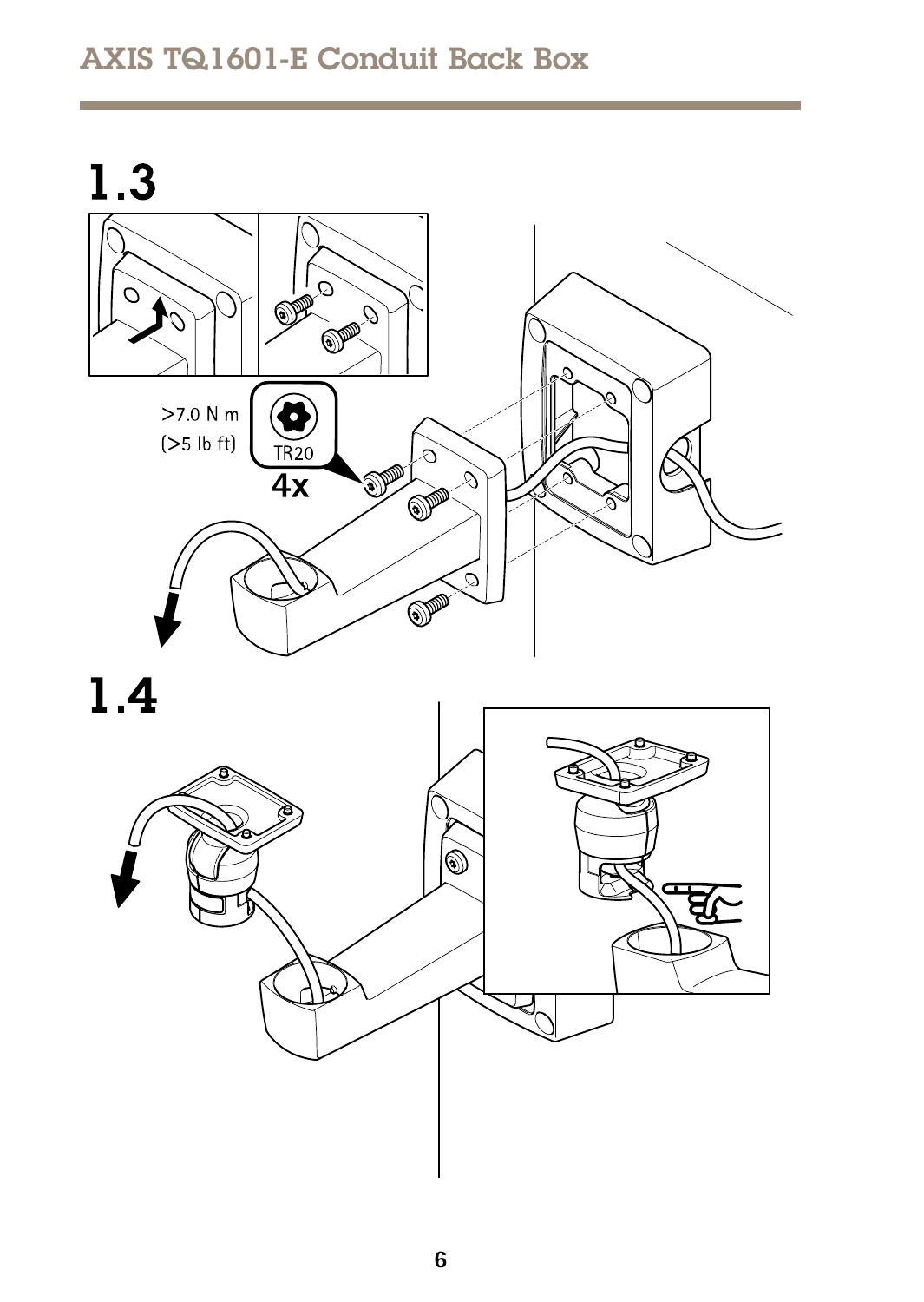

![](_page_6_Picture_2.jpeg)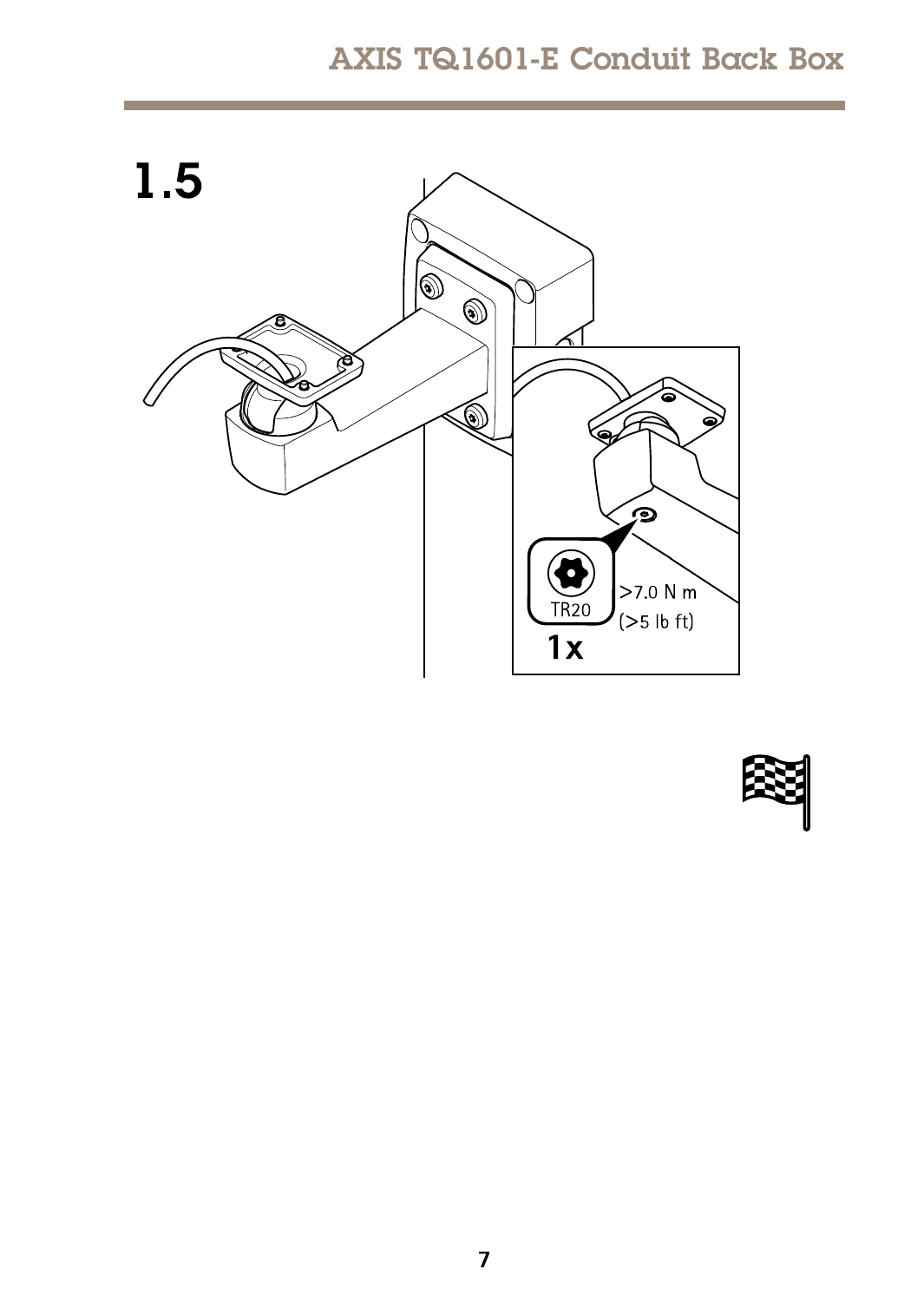# **English**

#### **Safety instructions**

### *NOTICE*

- • The Axis product shall be used in compliance with local laws and regulations.
- • Store the Axis product in <sup>a</sup> dry and ventilated environment.
- • Use only applicable tools when installing the Axis product. Using excessive force with power tools could cause damage to the product.
- • Do not use chemicals, caustic agents, or aerosol cleaners.
- • Use <sup>a</sup> clean cloth dampened with pure water for cleaning.
- • Use only accessories that comply with the technical specification of your product. These can be provided by Axis or <sup>a</sup> third party. Axis recommends using Axis power source equipment compatible with your product.
- • Use only spare parts provided by or recommended by Axis.
- • Do not attempt to repair the product yourself. Contact Axis support or your Axis reseller for service matters.

### **Transportation**

### *NOTICE*

• When transporting the Axis product, use the original packaging or equivalent to prevent damage to the product.

#### **Consignes de sécurité**

# *AVIS*

- • Le produit Axis doit être utilisé conformément aux lois et règlements locaux.
- • Conserver ce produit Axis dans un environnement sec et ventilé.
- • Utiliser uniquement des outils recommandés pour l'installation de l'appareil Axis. L'application d'une force excessive sur l'appareil avec des outils puissants pourrait l'endommager.
- • Ne pas utiliser de produits chimiques, de substances caustiques ou de nettoyants pressurisés.
- • Utiliser un chiffon propre imbibé d'eau pure pour le nettoyage.
- • Utiliser uniquement des accessoires conformes aux caractéristiques techniques de votre produit. Ils peuvent être fournis par Axis ou un tiers. Axis recommande d'utiliser un équipement d'alimentation Axis compatible avec votre produit.
- • Utiliser uniquement les pièces de rechange fournies ou recommandées par Axis.
- • Ne pas essayer de réparer vous-même ce produit. Contacter l'assistance technique d'Axis ou votre revendeur Axis pour des problèmes liés à l'entretien.

#### **Transport**

### *AVIS*

• Lors du transport du produit Axis, utilisez l'emballage d'origine ou un équivalent pour éviter d'endommager le produit.

# **Deutsch**

#### **Sicherheitsanweisungen**

#### *HINWEIS HINWEIS HINWEIS*

- • Das Axis Produkt muss unter Beachtung der geltenden Gesetze und Bestimmungen betrieben werden.
- • Lagern Sie das Axis Produkt in einer trockenen und belüfteten Umgebung.
- • Verwenden Sie bei der Installation des Axis Produkts ausschließlich passende Werkzeuge. Ein zu großer Kraftaufwand mit elektrischen Werkzeugen kann das Produkt beschädigen.
- • Verwenden Sie keine chemischen, ätzenden oder aerosolhaltigen Reinigungsmittel.
- Verwenden Sie zum Reinigen ein sauberes, mit destilliertem Wasser angefeuchtetes Tuch.
	- • Verwenden Sie nur Zubehör, das den technischen Vorgaben Ihres Produkts entspricht. Dieses ist von Axis oder Drittanbietern erhältlich. Axis empfiehlt die mit Ihrem Produkt kompatible Stromversorgung von Axis.
- Verwenden Sie ausschließlich Ersatzteile die von Axis angeboten oder empfohlen werden.
	- • Versuchen Sie nicht, dieses Produkt selbsttätig zu reparieren. Wenden Sie sich bezüglich Reparatur und Wartung an den Axis Support oder Ihren Axis Händler.

#### **Transport** *HINWEIS HINWEIS HINWEIS*

• Bei Bedarf transportieren Sie das Axis Produkt in der Originalverpackung oder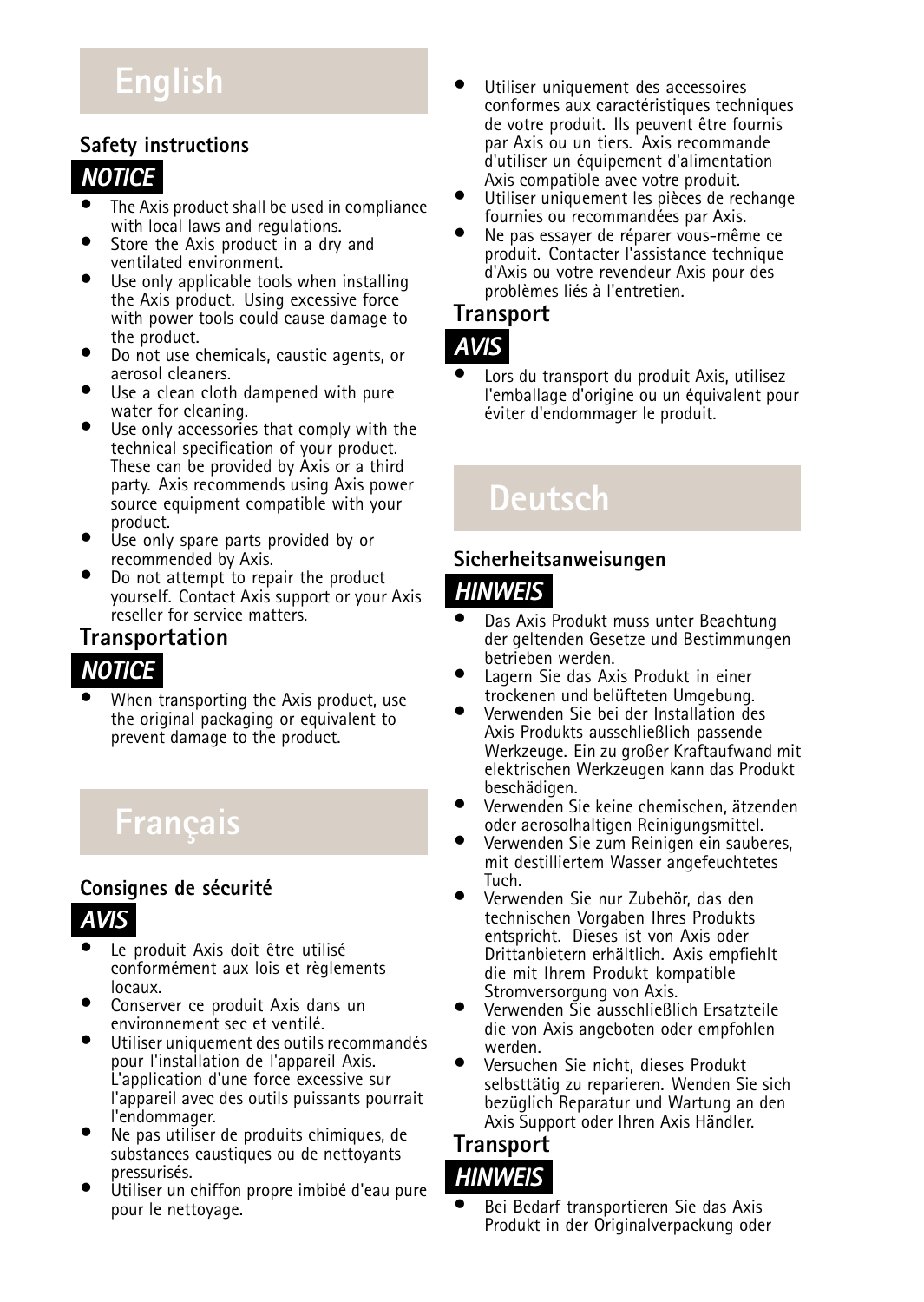einer entsprechenden Verpackung, so dass Schäden vermieden werden.

# **Italiano**

#### **Informazioni di sicurezza**

# *AVVISO*

- • Il dispositivo Axis deve essere utilizzato in conformità alle leggi <sup>e</sup> alle normative locali.
- • Conservare il dispositivo Axis in un ambiente asciutto e ventilato.
- • Utilizzare solo strumenti applicabili quando si installa il dispositivo Axis. Se si utilizza una forza eccessiva con strumenti non adatti è possibile causare danni al dispositivo.
- • Non utilizzare sostanze chimiche, agenti caustici <sup>o</sup> detergenti aerosol.
- • Utilizzare un panno pulito inumidito in acqua pura per la pulizia.
- • Utilizzare solo accessori compatibili con le specifiche tecniche del dispositivo. Questi possono essere forniti da Axis <sup>o</sup> da terze parti. Axis consiglia l'uso dell'apparecchiatura di alimentazione Axis compatibile con il dispositivo.
- • Utilizzare solo parti di ricambio fornite <sup>o</sup> consigliate da Axis.
- • Non tentare di riparare il dispositivo da soli. Contattare l'assistenza <sup>o</sup> il rivenditore Axis per questioni relative alla manutenzione.

#### **Trasporto**

![](_page_8_Picture_13.jpeg)

• Durante il trasporto del dispositivo Axis, utilizzare l'imballaggio originale <sup>o</sup> equivalente per evitare danni al dispositivo.

# **Español**

#### **Instrucciones de seguridad**

![](_page_8_Picture_17.jpeg)

- • Este producto de Axis debe utilizarse de acuerdo con las leyes y normativas locales.
- • Almacene el producto de Axis en un entorno seco y ventilado.
- • Utilice solo las herramientas correspondientes cuando instale el producto de Axis. La aplicación de una fuerza excesiva con herramientas eléctricas puede provocar daños en el producto.
- • No utilice limpiadores en aerosol, agentes cáusticos ni productos químicos.
- • Limpie con un paño limpio humedecido con agua pura.
- • Utilice solo accesorios que cumplan con las especificaciones técnicas de su producto. Estos accesorios los puede proporcionar Axis o un tercero. Axis recomienda utilizar un equipo de suministro de alimentación de Axis compatible con su producto.
- • Utilice solo piezas de repuesto proporcionadas <sup>o</sup> recomendadas por Axis.
- • No intente reparar el producto usted mismo. Póngase en contacto con el servicio de asistencia técnica de Axis o con su distribuidor de Axis para tratar asuntos de reparación.

#### **Transporte**

### *AVISO*

• Cuando transporte el producto de Axis, utilice el embalaje original <sup>o</sup> un equivalente para evitar daños en el producto.

# **⽇本語**

**安全⼿順 注記**

- •
- •
- •
- •
- •
- 本域と、生活を製作力を持ち取りませんの人間を使用しています。またまでは、清な取りかけではないのかから、清な取りのみを使用しているを使用しているを使用していることがある。これが、これは、これはははははははははははは、このみを使用してくれば、これは、これは、これは、これは、これは、このようなもののみを使用してください。または、これは、これは、これは、これは、これは、このようなものの思えていないような、これはないので、これは、これは、こ •
	- •
- Axisが提供または推奨する交換部品<br>のみを使用してください。<br>■製品を自分で修理しないでくださ<br>い。修理については、Axisサポート<br>または販売代理店にお問い合わせく •ださい。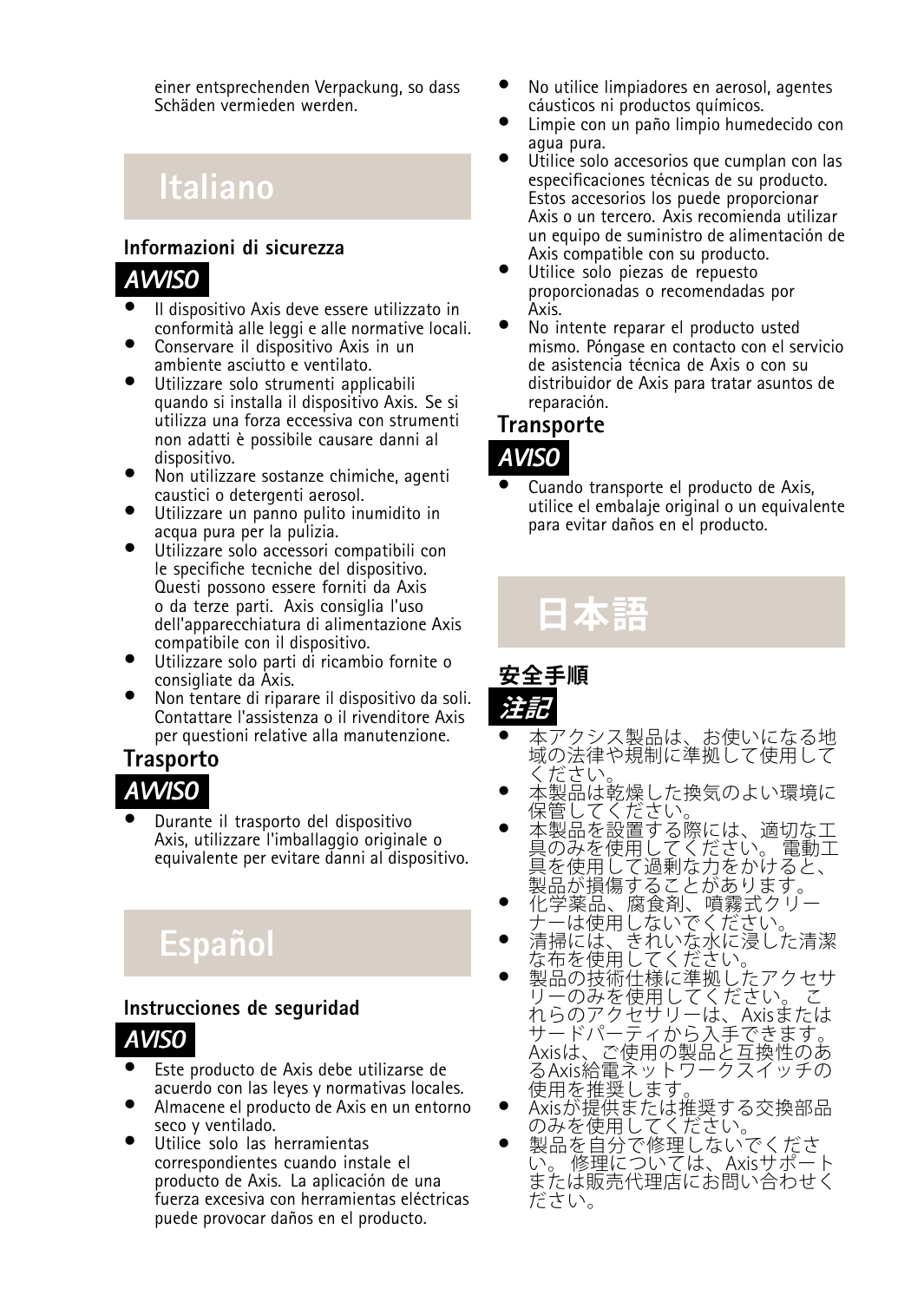![](_page_9_Picture_0.jpeg)

• 本製品を運搬する際は、製品が損傷 しないよう、元の梱包か同等の梱包<br>を使用してください。

# **Português**

#### **Instruções de segurança**

### *AVISO*

- • O produto Axis deve ser usado em conformidade com asleis <sup>e</sup> regulamentações locais.
- • Armazene <sup>o</sup> produto Axis em um ambiente seco e ventilado.
- • Use apenas as ferramentas recomendadas ao instalar <sup>o</sup> produto Axis. O uso de força excessiva com ferramentas elétricas poderia danificar <sup>o</sup> produto.
- • Não use produtos químicos, agentes cáusticos ou limpadores aerossóis.
- • Use um pano limpo úmido para limpar <sup>o</sup> produto.
- • Utilize apenas acessórios que atendam às especificações técnicas do produto. Esses poderão ser fornecidos pela Axis ou por terceiros. A Axis recomenda usar equipamento de fonte de alimentação Axis compatível com seu produto.
- •Utilize apenas peças sobressalentes fornecidas ou recomendadas pela Axis.
- •Não tente reparar o produto por conta própria. Entre em contato com <sup>o</sup> suporte ou seu revendedor Axis para quaisquer questões relacionadas <sup>a</sup> serviços.

### **Transporte**

# *AVISO*

• Ao transportar <sup>o</sup> produto Axis, use <sup>a</sup> embalagem original ou equivalente para evitar danos ao produto.

# РУССКИЙ

### Правила безопасности **УВЕДОМЛЕНИЕ**

• Это изделие Axis следует использовать в соответствии с местными законами и нормативами.

- • Устройство Axis должно храниться <sup>в</sup> сухом, хорошо проветриваемом помещении.
- • При установке устройства Axis используйте только предназначенные для этого инструменты. Приложение чрезмерных усилий <sup>к</sup> инструментам может привести <sup>к</sup> повреждению устройства.
- • Не используйте химикалии, едкие вещества или аэрозольные очистители.
- • Для очистки используйте чистую ткань, смоченную чистой водой.
- • Используйте только принадлежности, которые соответствуют техническим характеристикам данного устройства. Они могут поставляться компанией Axis или сторонним производителем. Компания Axis рекомендует использовать блоки питания Axis, совместимые <sup>с</sup> устройством.
- • Используйте только запасные части, поставляемые или рекомендованные компанией Axis.
- • Не пытайтесь отремонтировать устройство самостоятельно. По вопросам обслуживания обращайтесь <sup>в</sup> службу поддержки Axis или <sup>к</sup> своему реселлеру Axis.

### Транспортировка **УВЕДОМЛЕНИЕ**

• При транспортировке устройства Axis используйте оригинальную упаковку или ее эквивалент во избежание повреждения изделия.

# 中文

### 安全说明 注意

- • 使用 Axis 产品时应遵守当地法律和 法规
- • 在干燥通风的环境中存放安讯士产品。 •
- 安装安讯士产品时,仅使用适用的工 具。 使用电动工具过度施力可能导致 产品损坏。 •
	- 请勿使用化学品、腐蚀剂或气雾剂。
	- • 使用蘸纯净水的干净布进行清洁。 •仅使用符合产品技术规格的附件。 些附件可由安讯士或第三方提供。 安 讯士推荐使用与产品兼容的安讯士电 源设备。
- • 仅使用安讯士提供或推荐的备件。 请勿尝试自行维修产品。 有关服务事 •项,请联系安讯士支持部门或安讯士 经销商。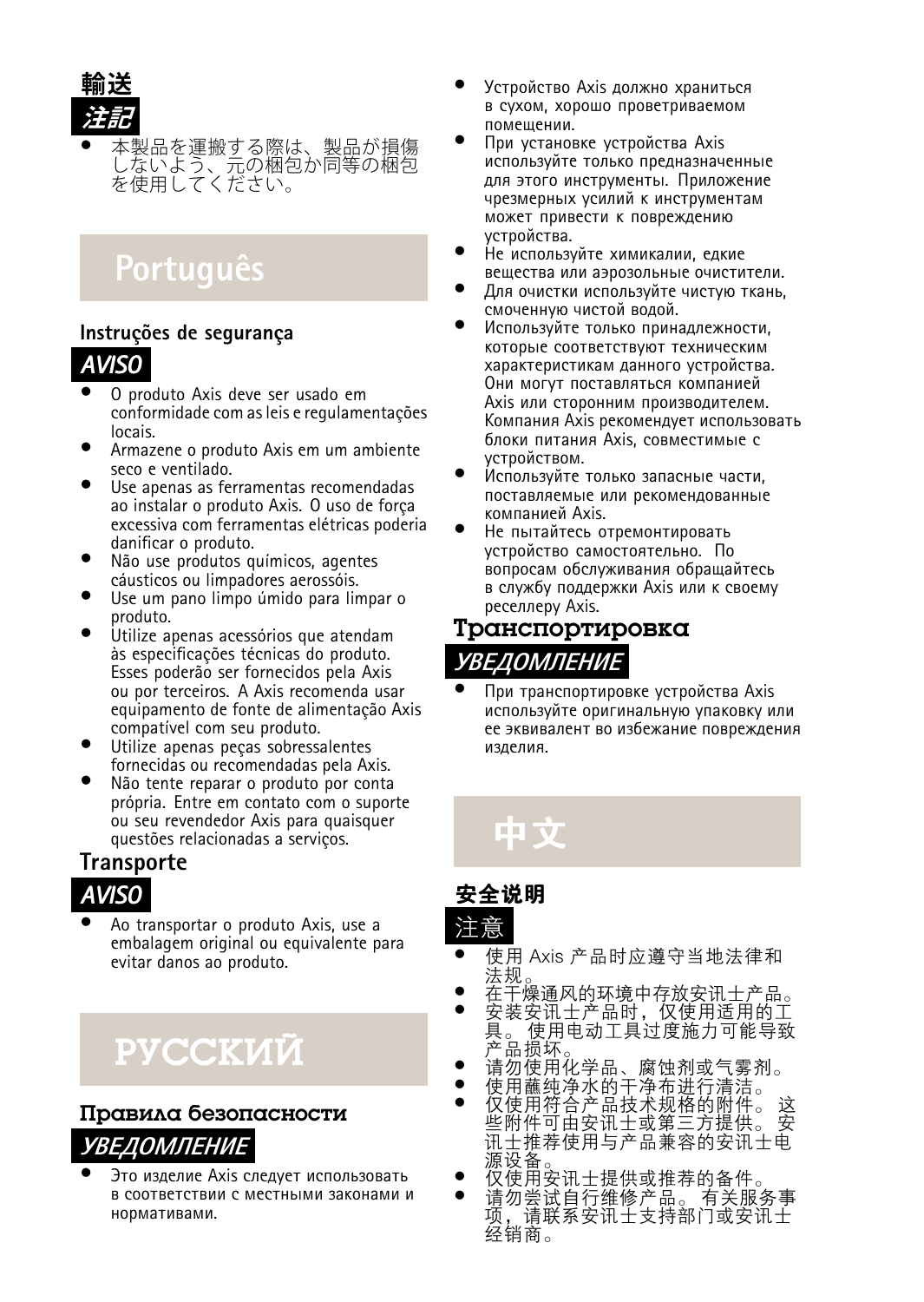![](_page_10_Picture_0.jpeg)

• 安讯士产品运输途中,应使用其原包装 武等效包装,以防对产品造成损坏。

**한국어**

#### **안전 지침**

### 주의 사항

- •
- •
- •
- •
- •
- Ais 작업을 해당 지역 법률 및 규정을 확인하여 한 모두 수 사장에서 제공하십시오.<br>조수 사장에서 제공하십시오.<br>수상 제공을 설치할 경우 수 있는 과도 한 것이 이 시간이 있습니다.<br>이 사장에서 이 시간이 있습니다.<br>이 시장에서 이 시간이 있습니다.<br>이 시장에서 이 시간이 있습니다.<br>이 시장에서 이 시장에서 있는 것이 있습니다.<br>이 시장에서 이 시장에서 이 시장에서 이 시장에서 이 시장 •
	- •

•

![](_page_10_Picture_13.jpeg)

![](_page_10_Picture_14.jpeg)

•● Axis 제품을 운반할 때는 원래 포장이<br>나 이에 준하는 포장을 사용해 제품이<br>손상되지 않도록 하십시오.